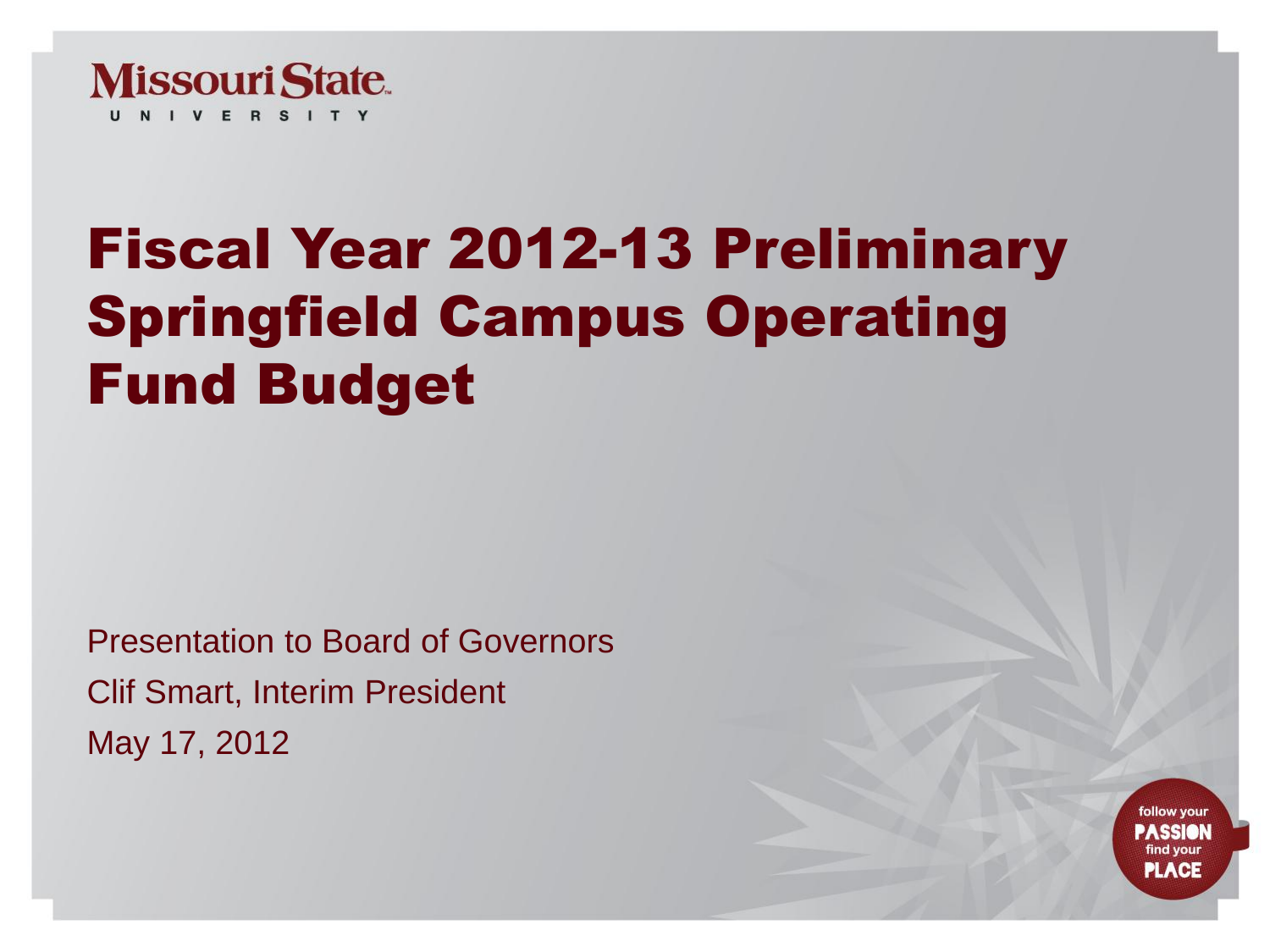

### Budget process

- Collegiate budget committees
	- Examines and develops recommendations for the collegiate budget.
- Academic Affairs Budget Committee
	- Reviews, refers and make recommendations from the proposed college budget committees as well as the provost's academic areas and other areas of responsibility.
- Administrative Budget Committee
	- Examines all of the administrative areas on campus.
- **Executive Budget Committee** 
	- Receives input from the various budget committees and cost center heads.
	- Make recommendations to the president who in turn recommends to the Board of Governors appropriate budget actions.

PLACE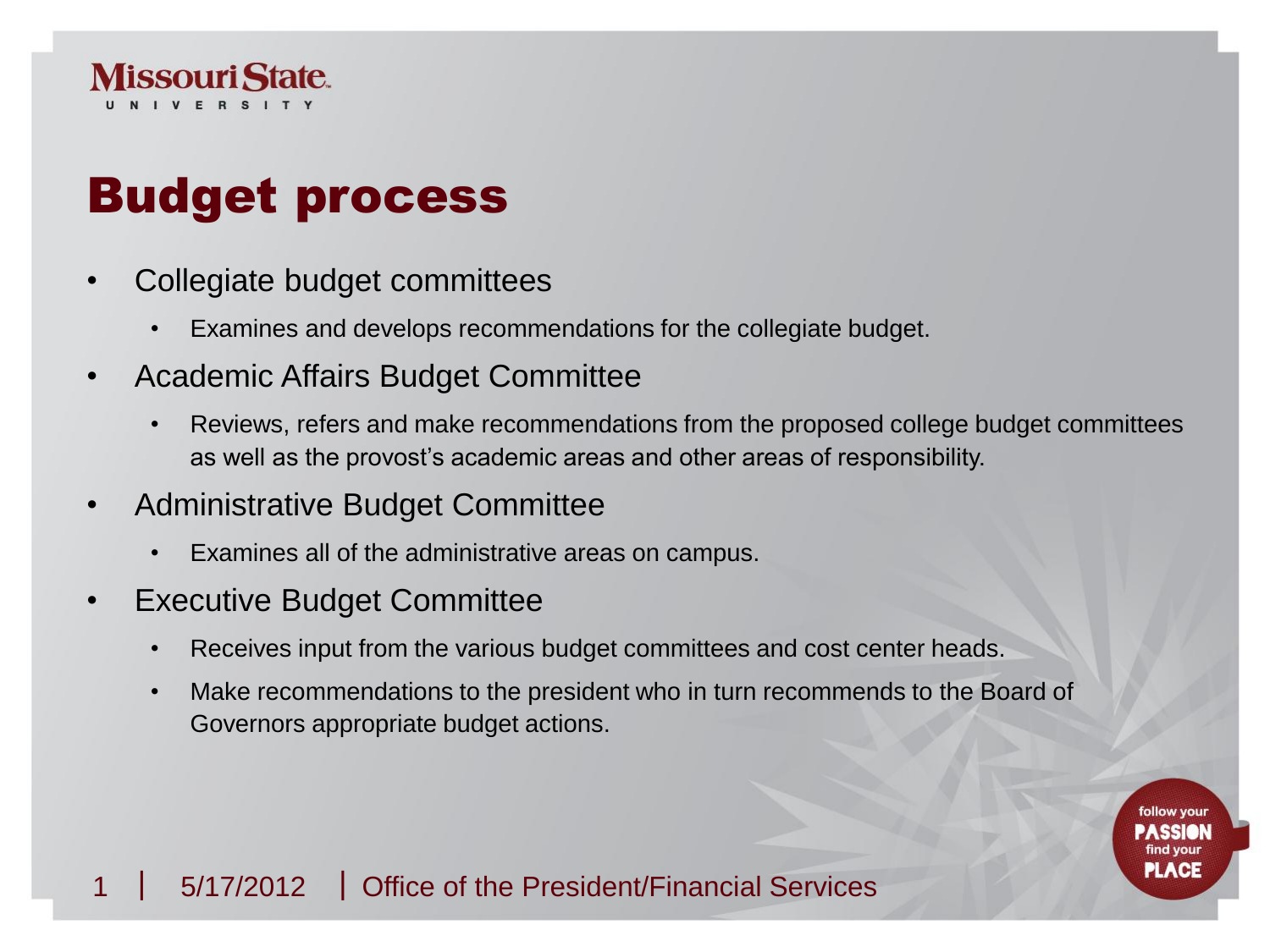

### Executive Budget Committee members

- Chaired by Dr. Eric Bosch
- President
- One faculty member elected by each of the collegiate budget committees
- Chair of Faculty Senate
- Chair of Staff Senate
- President of the SGA
- Chair of the Academic Affairs Budget **Committee**
- Chair of the Administrative Budget **Committee**
- Chief Financial Officer
- Provost
- Department Head, School of **Agriculture**
- One representative of the academic deans
- Chancellor of the West Plains campus

PLACE

Up to two additional representatives from the Administrative Council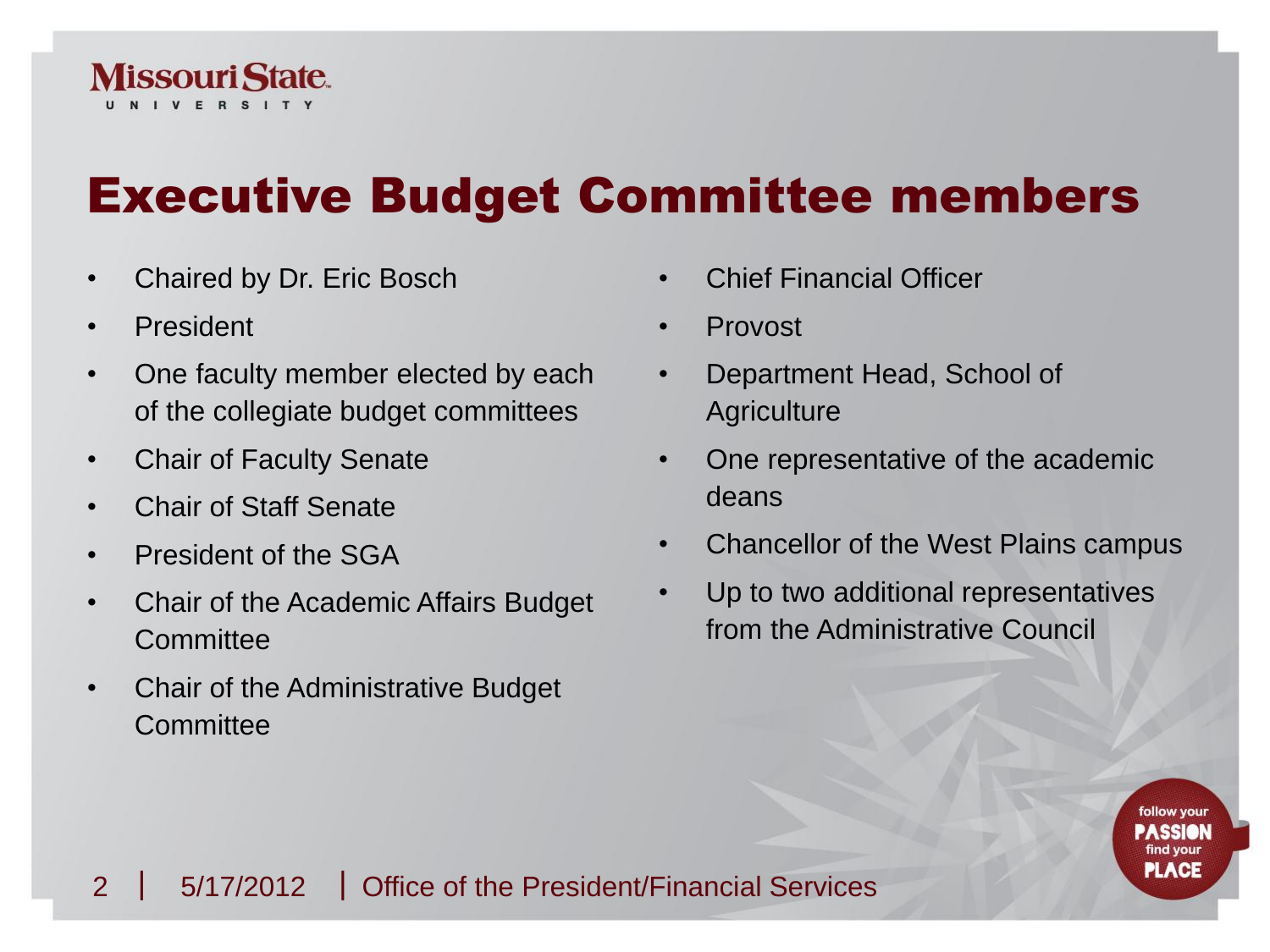

### Executive Budget Committee

- Started meeting in September 2011
- A Strategic goal: to provide a raise to employees
	- Developed mid-year FY12 raise proposal for 1.2% + \$400 which was approved by the Board
- Reviewed the impact on the budget for potential reductions in state appropriations and operating cost increases to the university.
	- Agreed on cost reduction and revenue generating measures for the budget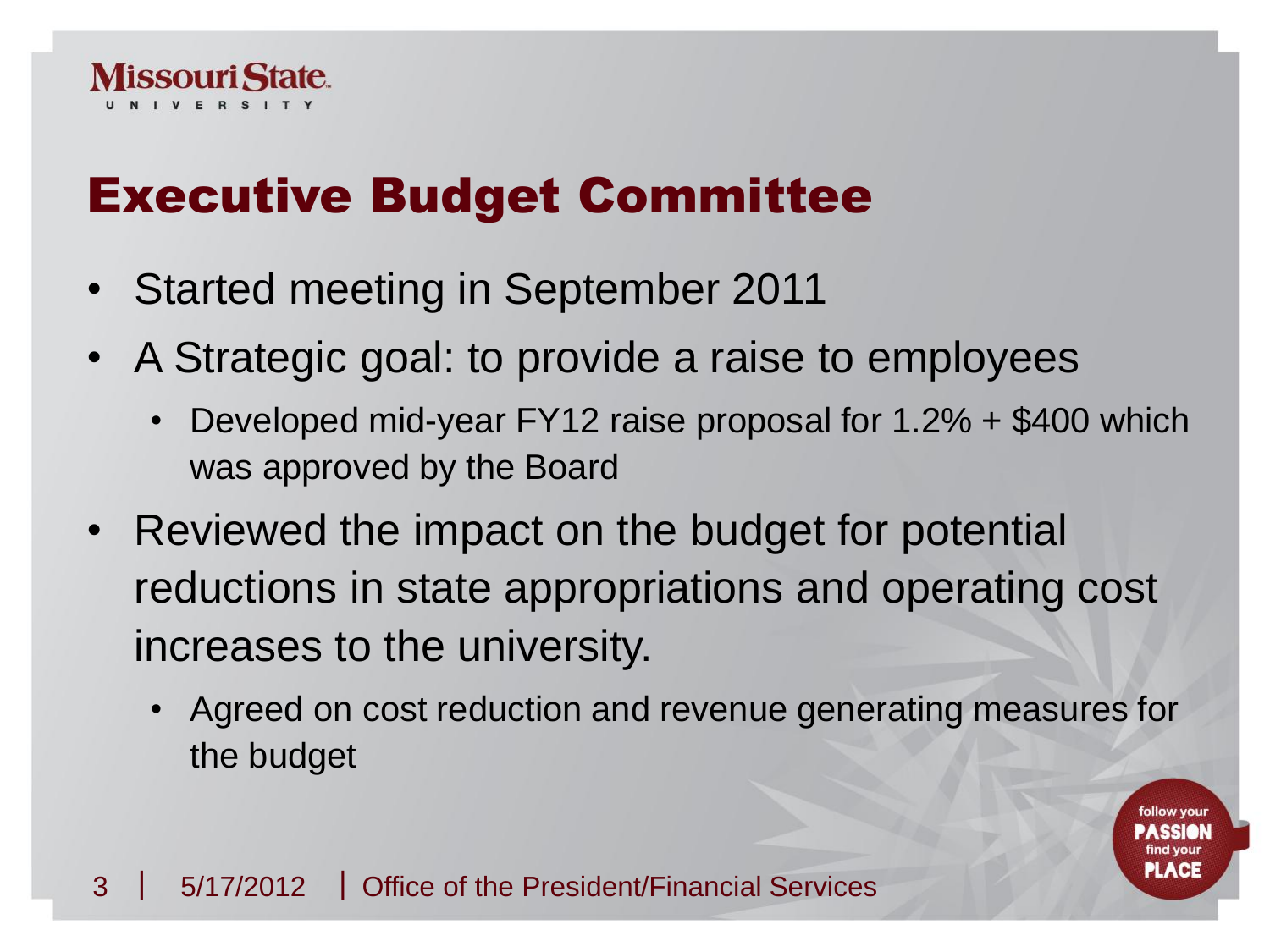

## Key budget development events

- **Early October** 
	- Anticipated state appropriation decrease was 5%, approximately \$3.8 million
- January: Governor Nixon presented his budget
	- 12.5% decline in appropriations to higher education, \$9.6 million decrease to MSU
	- Looking at a \$15.3 million shortfall to cover in our operating budget
	- Anticipated need to request a tuition/fee waiver above the CPI limitation, eliminate the repair and maintenance and president's enhancement fund budgets for FY13
- February 7, 2012: Governor Nixon restored \$40 million to higher education from the national mortgage lawsuit settlement
	- Reduced our state appropriation reduction to 7.78%
	- Avoided tuition/fee waiver request
	- Restored the repair and maintenance budget
	- President's enhancement fund budget still eliminated

### 4 | 5/17/2012 | Office of the President/Financial Services

PLACE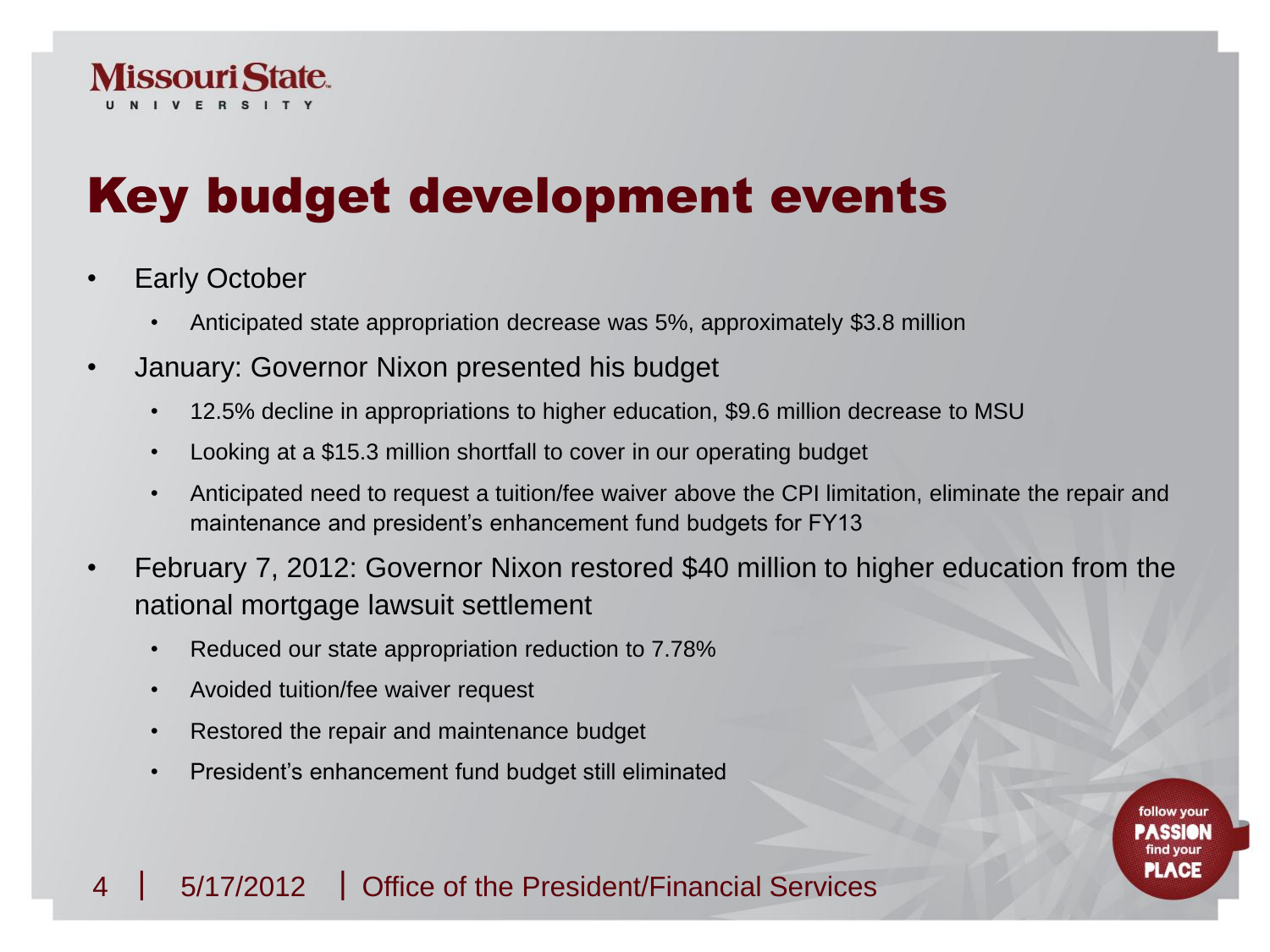

### Legislative update

- Budget has moved through the Missouri General Assembly
	- First the House, and then the Senate, reduced the cut so that the higher education budget would be the same for FY13 as it is for this year — i.e., no reduction.
- Missouri State was left out of a \$3 million budget compromise to provide additional state appropriations to seven state universities.

### **Next step**

• Governor ensures the proposed budget is balanced and decides what, if any, holdbacks to make (required by state law)

**PLACE** 

• Hopeful he will make that decision by mid-June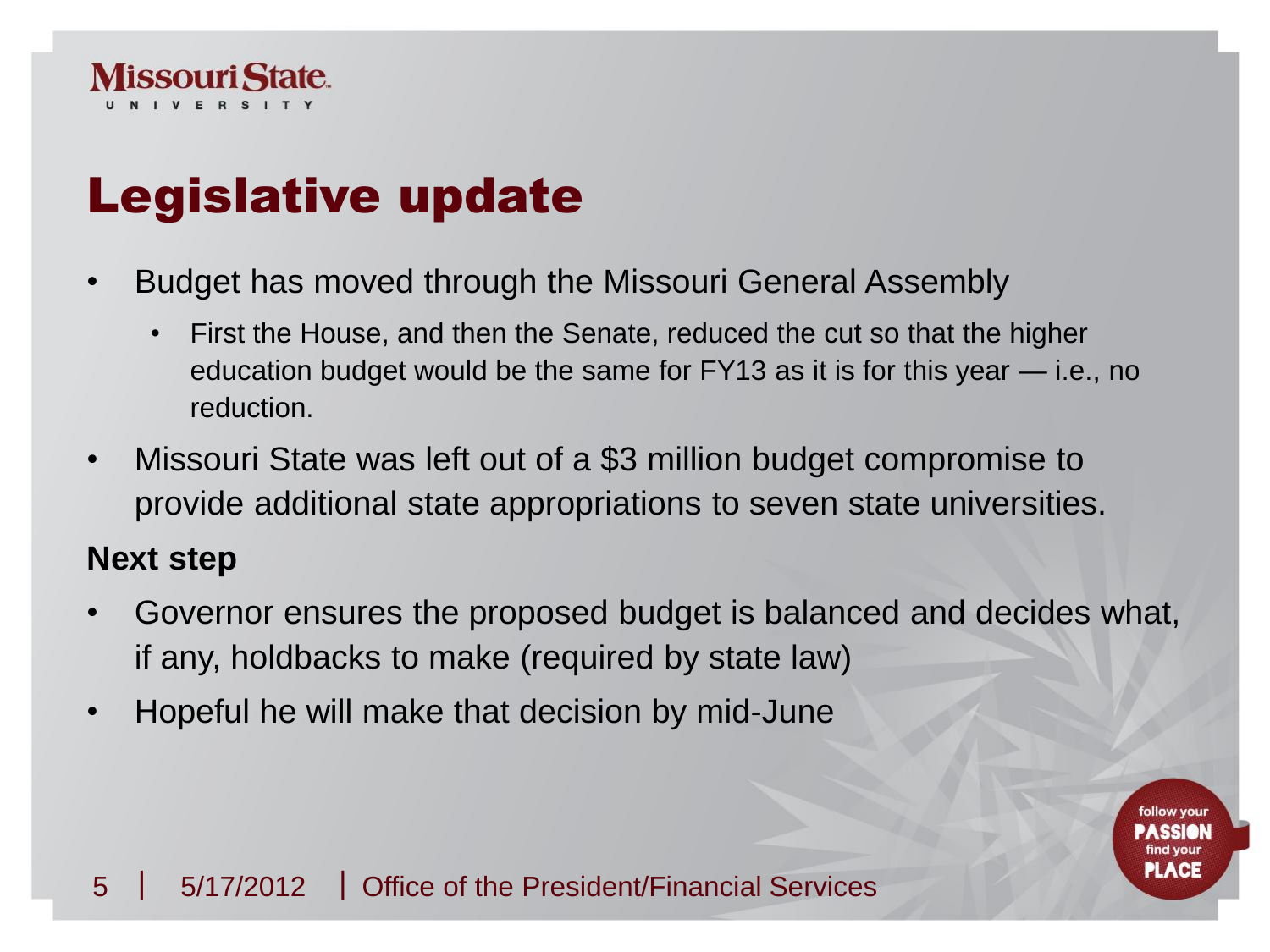

## Key operating budget assumptions

- Budgeted state appropriations are reduced 7.78% from FY12, \$5,889,000
- FY12 mid-year raise budgeted along with normal faculty promotions
	- Cost centers covering mid-year raise and associated increased fringe rate through cost reductions
	- Fringe rate increased from 32.5% to 33.8% to cover increased contributions to the state retirement program and University contributions to the health insurance fund
- Tuition and fees are based on the Board approved fee resolution.
- 80% of new COBA enrollment fee included in operating revenue, \$1,120,000.
	- For FY14 it will reduce to 20%, a reduction of \$840,000.
- Credit hours are based upon FY11 actual enrollment.
- Greenwood Laboratory School moved to designated fund to better track progress toward self sufficiency

follow you

**PLACE**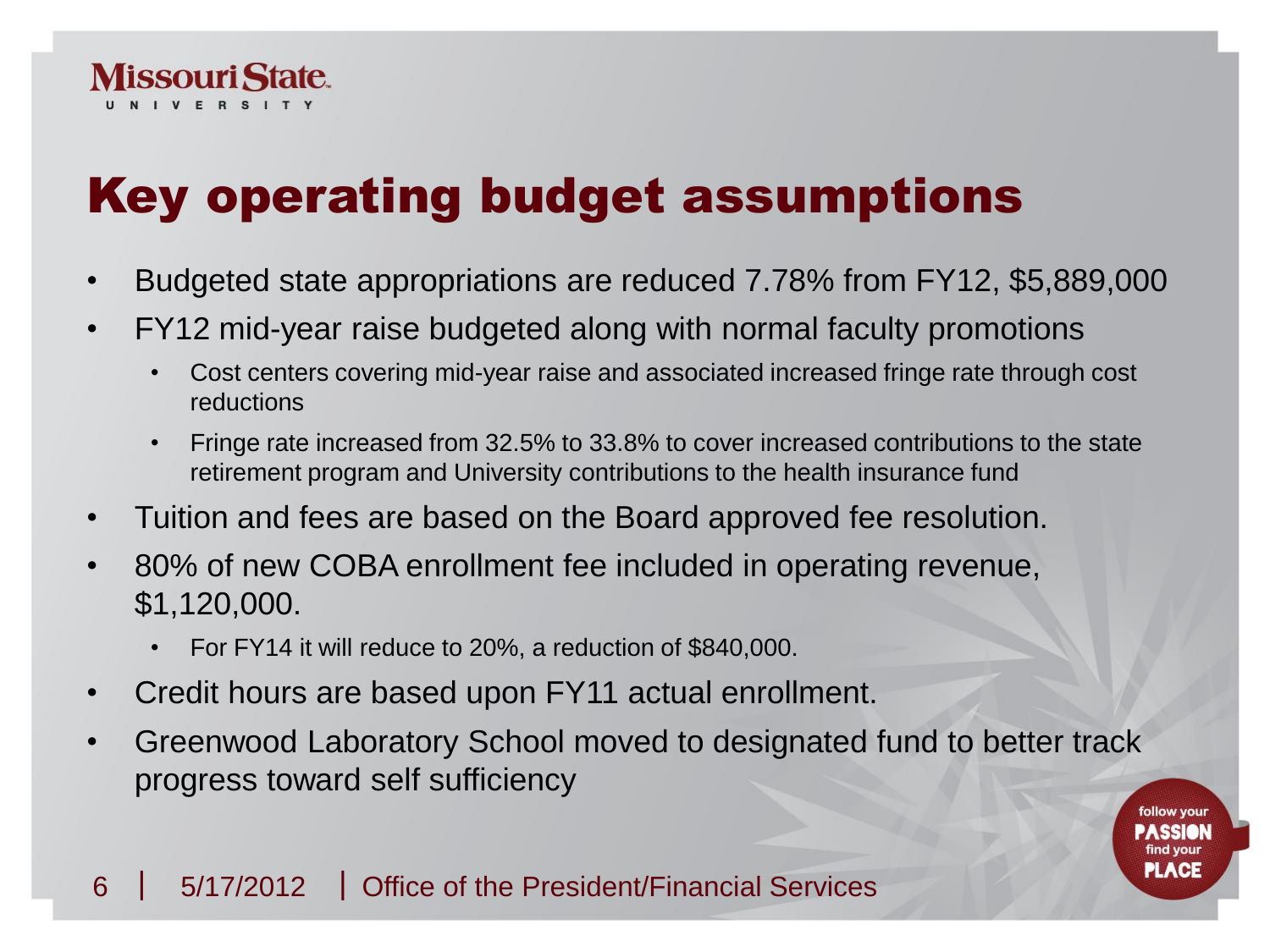#### **FY 2013 Preliminary Operating Fund Budget Review**

#### **Projected Impact of Decreased State Appropriations and Cost Increases**

| 7.78% Decrease in State Appropriations                                             | \$<br>(5,889,000) |
|------------------------------------------------------------------------------------|-------------------|
| Salary Raise, Promotions, Fringe Rate Increases, Benefits, Hiring                  | (3,734,000)       |
| Increase Bad Debt to Prior Year Actual                                             | (600,000)         |
| Increased Utilities                                                                | (576,000)         |
| Other                                                                              | (538,000)         |
| <b>Total Projected Impact of Decreased State Appropriations and Cost Increases</b> | (11, 337, 000)    |

#### **Projected Funding Sources**

**Missouri State.** I V E R S I T Y

U

| Tuition, Fees and Other Revenue Increases over FY12 Budget | 4,813,000         |
|------------------------------------------------------------|-------------------|
| <b>Cost Center Budget Reductions</b>                       | 3,194,000         |
| Reduction of President's Enhancement Fund                  | 2,052,000         |
| Increased Transfers from Non-Operating Funds               | 1,125,000         |
| <b>Total Projected Funding Sources</b>                     | 11,184,000        |
| <b>Estimated Change in Revenue and Expenses for FY13</b>   | \$<br>(153,000)   |
| <b>One-Time/Non-Recurring Cost Allocations</b>             | (1,079,000)       |
| <b>Projected Change in Net Assets for FY13</b>             | \$<br>(1,232,000) |

7 | 5/17/2012 | Office of the President/Financial Services

follow your **PASSION** find your **PLACE**